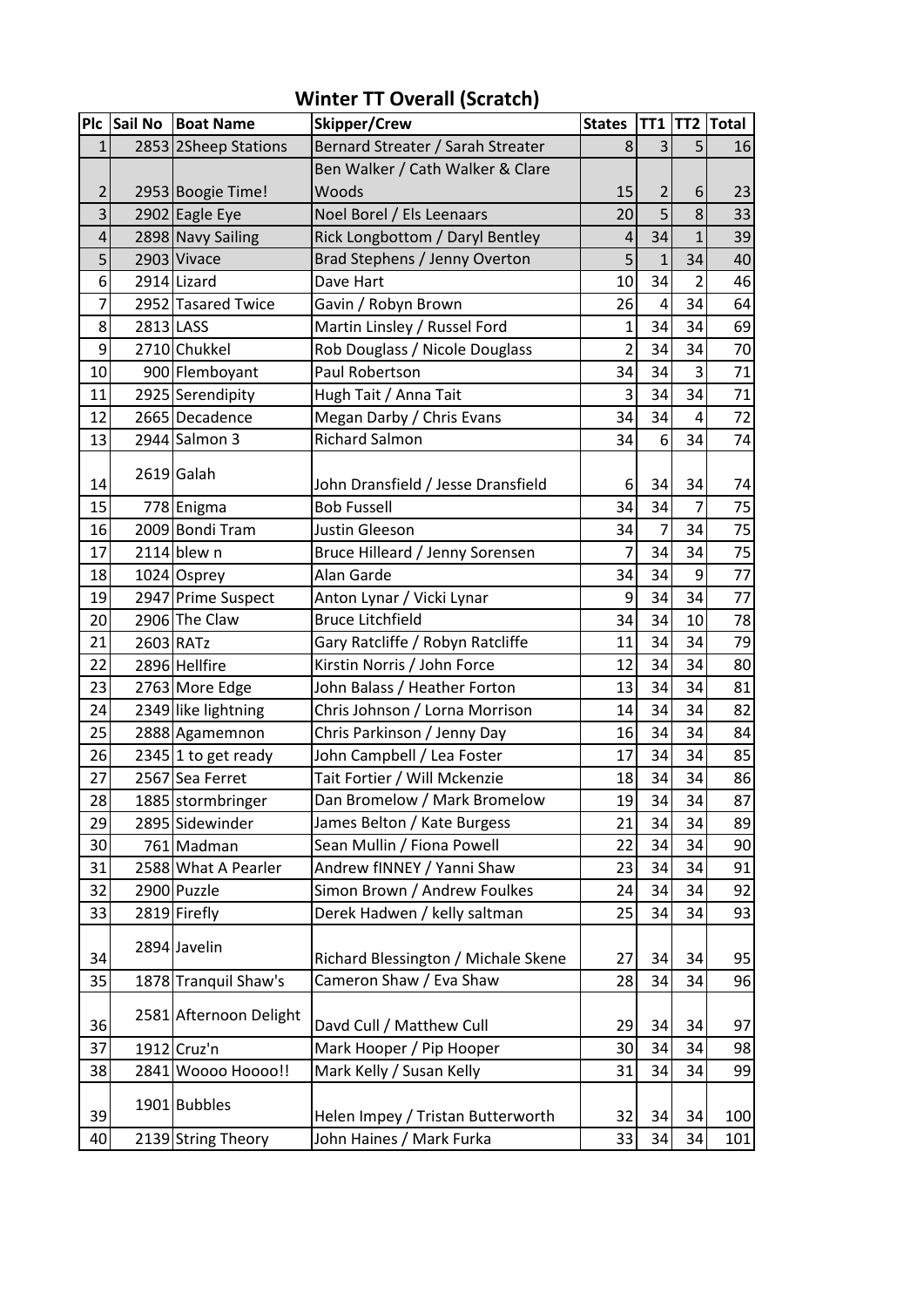|                | Plc Sail No | <b>Boat Name</b>       | <b>Skipper/Crew</b>                | <b>States</b>   |                |                | TT1 TT2 Total |
|----------------|-------------|------------------------|------------------------------------|-----------------|----------------|----------------|---------------|
|                |             |                        | Ben Walker / Cath Walker & Clare   |                 |                |                |               |
| 1              |             | 2953 Boogie Time!      | Woods                              | $\mathbf 1$     | $\mathbf{1}$   | 6              | 8             |
| $\overline{2}$ |             | 2902 Eagle Eye         | Noel Borel / Els Leenaars          | 12              | 5              | $\overline{2}$ | 19            |
|                |             |                        |                                    |                 |                |                |               |
| 3              |             | 2853 2Sheep Stations   | Bernard Streater / Sarah Streater  | 24              | $\mathsf{3}$   | 4              | 31            |
|                |             |                        |                                    |                 |                |                |               |
| 4              |             | 2898 Navy Sailing      | Rick Longbottom / Daryl Bentley    | 11              | 34             | 1              | 46            |
| 5              |             | 2914 Lizard            | Dave Hart                          | 19              | 34             | 3              | 56            |
| 6              |             | 2903 Vivace            | Brad Stephens / Jenny Overton      | 29              | 4              | 34             | 67            |
| 7              |             | 2952 Tasared Twice     | Gavin / Robyn Brown                | 32              | $\overline{2}$ | 34             | 68            |
| 8              |             | 2567 Sea Ferret        | Tait Fortier / Will Mckenzie       | $\overline{2}$  | 34             | 34             | 70            |
|                |             | $2114$ blew n          |                                    |                 |                |                |               |
| 9              |             |                        | Bruce Hilleard / Jenny Sorensen    | 3               | 34             | 34             | 71            |
| 10             |             | 2895 Sidewinder        | James Belton / Kate Burgess        | 4               | 34             | 34             | 72            |
| 11             |             | 2665 Decadence         | Megan Darby / Chris Evans          | 34              | 34             | 5              | 73            |
| 12             |             | 1878 Tranquil Shaw's   | Cameron Shaw / Eva Shaw            | 5               | 34             | 34             | 73            |
| 13             |             | 2944 Salmon 3          | <b>Richard Salmon</b>              | 34              | 6              | 34             | 74            |
| 14             |             | 2900 Puzzle            | Simon Brown / Andrew Foulkes       | 6               | 34             | 34             | 74            |
| 15             |             | 900 Flemboyant         | Paul Robertson                     | 34              | 34             | $\overline{7}$ | 75            |
| 16             |             | 2009 Bondi Tram        | Justin Gleeson                     | 34              | $\overline{7}$ | 34             | 75            |
| 17             |             | 2588 What A Pearler    | Andrew Finney / Yanni Shaw         | $\overline{7}$  | 34             | 34             | 75            |
| 18             |             | 778 Enigma             | <b>Bob Fussell</b>                 | 34              | 34             | 8              | 76            |
| 19             |             | 2841 Woooo Hoooo!!     | Mark Kelly / Susan Kelly           | 8               | 34             | 34             | 76            |
| 20             |             | 1024 Osprey            | Alan Garde                         | 34              | 34             | 9              | 77            |
| 21             |             | 2345 1 to get ready    | John Campbell / Lea Foster         | 9               | 34             | 34             | 77            |
| 22             |             | 2906 The Claw          | <b>Bruce Litchfield</b>            | 34              | 34             | 10             | 78            |
| 23             |             | 2603 RATz              | Gary Ratcliffe / Robyn Ratcliffe   | 10              | 34             | 34             | 78            |
| 24             |             | 2710 Chukkel           | Rob Douglass / Nicole Douglass     | 13              | 34             | 34             | 81            |
| 25             |             | 2896 Hellfire          | Kirstin Norris / John Force        | 14              | 34             | 34             | 82            |
| 26             |             | 2819 Firefly           | Derek Hadwen / kelly saltman       | 15 <sup>1</sup> | 34             | 34             | 83            |
|                |             |                        | Richard Blessington / Michale      |                 |                |                |               |
| 27             |             | 2894 Javelin           | Skene                              | 16              | 34             | 34             | 84            |
|                |             | 2581 Afternoon Delight |                                    |                 |                |                |               |
| 28             |             |                        | Davd Cull / Matthew Cull           | 17              | 34             | 34             | 85            |
| 29             |             | 2763 More Edge         | John Balass / Heather Forton       | 18              | 34             | 34             | 86            |
| 30             |             | 2813 LASS              | Martin Linsley / Russel Ford       | 20              | 34             | 34             | 88            |
| 31             |             | 2925 Serendipity       | Hugh Tait / Anna Tait              | 21              | 34             | 34             | 89            |
| 32             |             | 1885 stormbringer      | Dan Bromelow / Mark Bromelow       | 22              | 34             | 34             | 90            |
| 33             |             | 2947 Prime Suspect     | Anton Lynar / Vicki Lynar          | 23              | 34             | 34             | 91            |
| 34             |             | 1912 Cruz'n            | Mark Hooper / Pip Hooper           | 25              | 34             | 34             | 93            |
| 35             |             | 2888 Agamemnon         | Chris Parkinson / Jenny Day        | 26              | 34             | 34             | 94            |
| 36             |             | 2349 like lightning    | Chris Johnson / Lorna Morrison     | 27              | 34             | 34             | 95            |
|                |             |                        |                                    |                 |                |                |               |
| 37             |             | 2619 Galah             | John Dransfield / Jesse Dransfield | 29              | 34             | 34             | 97            |
| 38             |             | 761 Madman             | Sean Mullin / Fiona Powell         | 30              | 34             | 34             | 98            |
| 39             |             | 1901 Bubbles           | Helen Impey / Tristan Butterworth  | 31              | 34             | 34             | 99            |

## **Winter TT Overall (Handicap)**